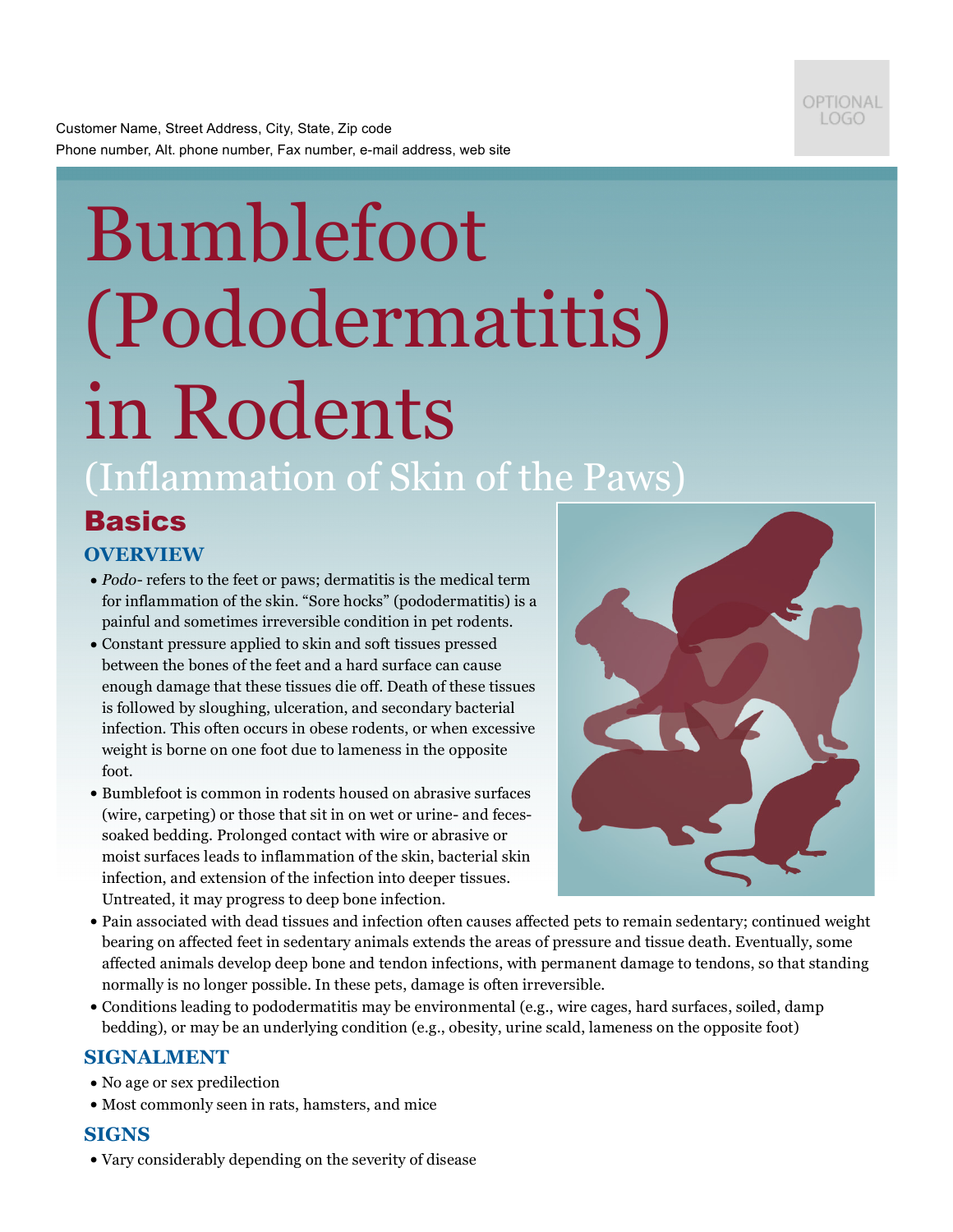- Lack of appetite, depression, lameness, reluctance to move, vocalization, weight loss, and hiding
- Early disease (Grade I)—redness on bottom of the feet
- Mild disease (Grade II)—red skin and swelling
- Moderate disease (Grade III)—red skin and swelling plus ulcers and scab formation
- Severe disease (Grade IV)—red skin, swelling, ulcers, and scabs plus abscess, inflammation of tendons or deeper tissues
- Severe, often irreversible disease (Grade V)—red skin, swelling, scabs, ulcers, and deeper bone and tendon involvement causing abnormal stance and gait

### **CAUSES**

- Pressure sores—death of skin and underlying tissues caused by entrapment of soft tissues of the limb between bone and hard surfaces
- Scratches or scraping of the skin, friction or constant moisture on the skin and soft tissues of the bottom of the feet. Caused by feces, urine, or water coating the feet
- Bacteria—secondary infection with *Staphylococcus aureus* most common

# **RISK FACTORS**

- Environmental—sitting on soiled litter, wire-floored cages, hard floor surfaces, abrasive carpeting, soiled bedding
- Lack of exercise—small cages or housing; abnormal amount of time spent with weight borne on a single foot; this combined with an abrasive/hard surface or soiled litter/bedding will predispose to disease
- Obesity—increased amount of weight supported by feet; long periods of recumbency
- Arthritis or other painful conditions—reluctance to move increases time spent on feet
- Urinary tract disease or gastrointestinal disease—may cause increased urination or diarrhea leading to urine scald or pasting of feces on feet
- Trauma or puncture wounds to the bottom of the hock or feet

# **TREATMENT**

#### **APPROPRIATE HEALTH CARE**

- It is essential to remove or correct the underlying cause for long-term success.
- Outpatient—early disease (redness, hair loss)
- Inpatient—surgical procedures; daily wound care and bandaging
- The degree and duration of wound care depends on the severity of disease. Early disease may respond to husbandry changes, daily warm soaks in saline or antibiotic solution, and application of topical silver sulfadiazine (SSD) cream, along with pain control and antibiotic treatment if secondary infection is present.
- Long-standing, deep infections usually require application of wound dressings followed by soft, padded bandages to promote healthy skin formation. The frequency of bandage changes depends on the severity of the lesion. Severe infections may initially require daily bandage changes.
- Pain control is important to restore mobility.

#### **ACTIVITY**

- Restrict until adequate healing of tissues has taken place.
- Long term—encourage activity; prolonged inactivity may cause or worsen pododermatitis

#### **DIET**

• Correct any underlying deficiencies. Dietary restriction for weight loss is indicated in obese patients.

#### **SURGICAL CONSIDERATIONS**

• With moderate or severe disease, surgical removal of diseased tissue is needed, along with medical therapy.

# **MEDICATIONS**

- Medications presented in this section are intended to provide general information about possible treatment. The treatment for a particular condition may evolve as medical advances are made; therefore, the medications should not be considered all-inclusive.
- Pain medications, such as butorphanol, meloxicam, carprofen, or tramadol, are commonly used, especially after surgical treatment. Pain control is an important component for restoring mobility.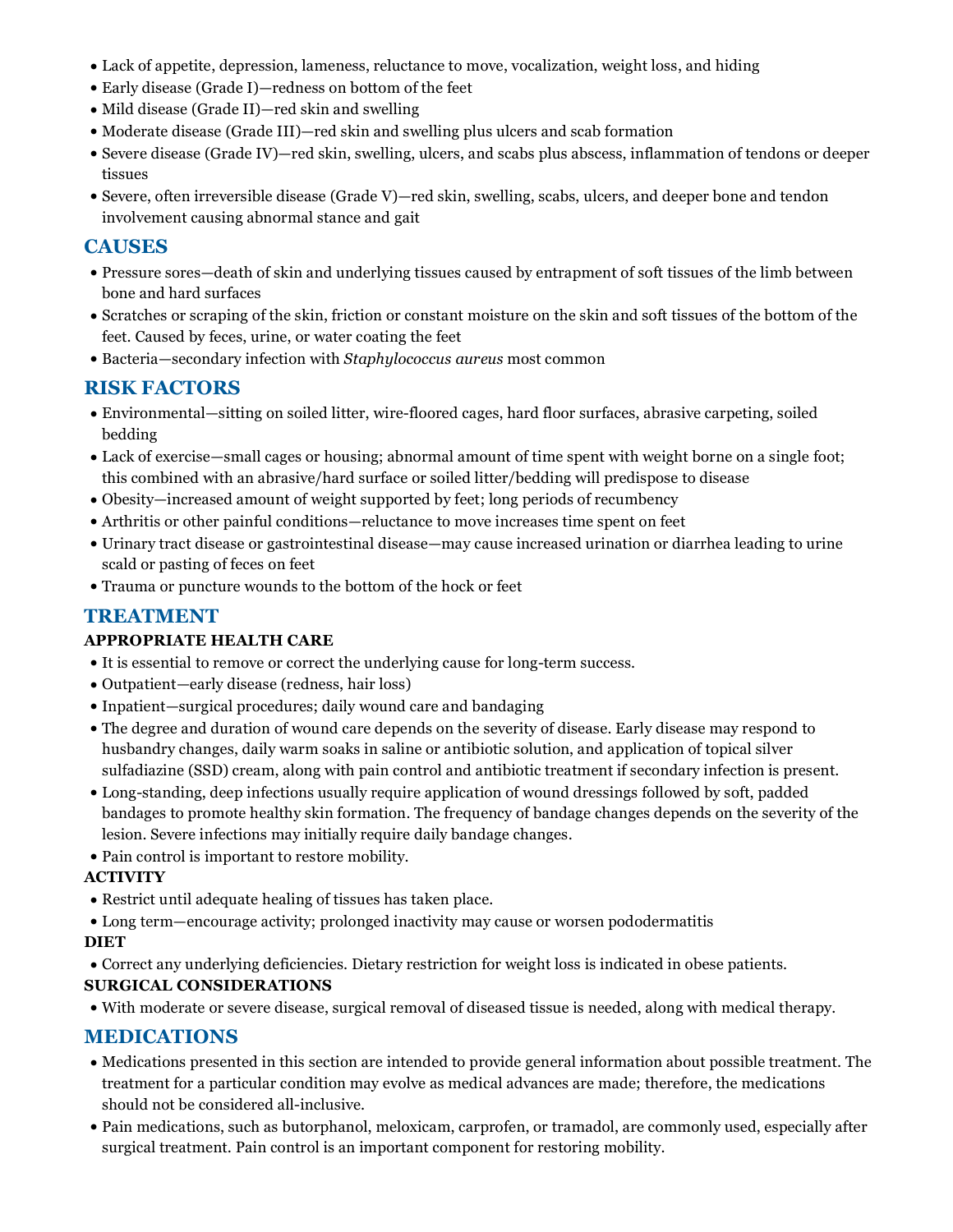• Antibiotics may be used if the feet are infected or abscessed. Common, safe antibiotics used in rodents include enrofloxacin, ciprofloxacin, trimethoprim-sulfa, chloramphenicol, and azithromycin.

# **FOLLOW-UP**

#### **PATIENT MONITORING**

Depends on treatment protocol selected. With severe disease, daily wound cleaning and bandage changing may be needed.

#### **PREVENTION/AVOIDANCE**

- Provide clean, appropriate surface substrates; clean soiled substrates daily; avoid wet bedding (spilled water bowls or bottles).
- Prevent obesity.
- Encourage exercise; provide large spaces and exercise wheels to encourage movement.

#### **POSSIBLE COMPLICATIONS**

- Depend on underlying cause and treatment protocol selected
- Severe disease: irreversible bone or tendon damage
- Development of pododermatitis on other feet due to increase in weight bearing

#### **EXPECTED COURSE AND PROGNOSIS**

- Mild disease (redness, swelling without involvement of deeper tissues)—good to fair prognosis; recurrence if husbandry problems are not addressed
- Severe disease with bone or tendon damage, extensive abscesses—prognosis for return to weight bearing depends on the severity of bone involvement and extent of abscesses. Amputation or euthanasia may be warranted in animals with intractable pain.

# **KEY POINTS**

- Bumblefoot or pododermatitis can range from a mild, easily treatable condition to severe bone and tendon damage that is irreversible.
- Good husbandry and preventive medical practices are necessary to prevent and treat disease.
- Early treatment is most likely to be successful. Severe disease involving bone and tendons usually will require surgery, sometimes multiple surgeries and multiple follow-up visits. Recurrences are common, especially if the underlying cause cannot be corrected. This often requires a large monetary and time investment for successful treatment. In some cases, damage is permanent even with intensive, dedicated treatment.